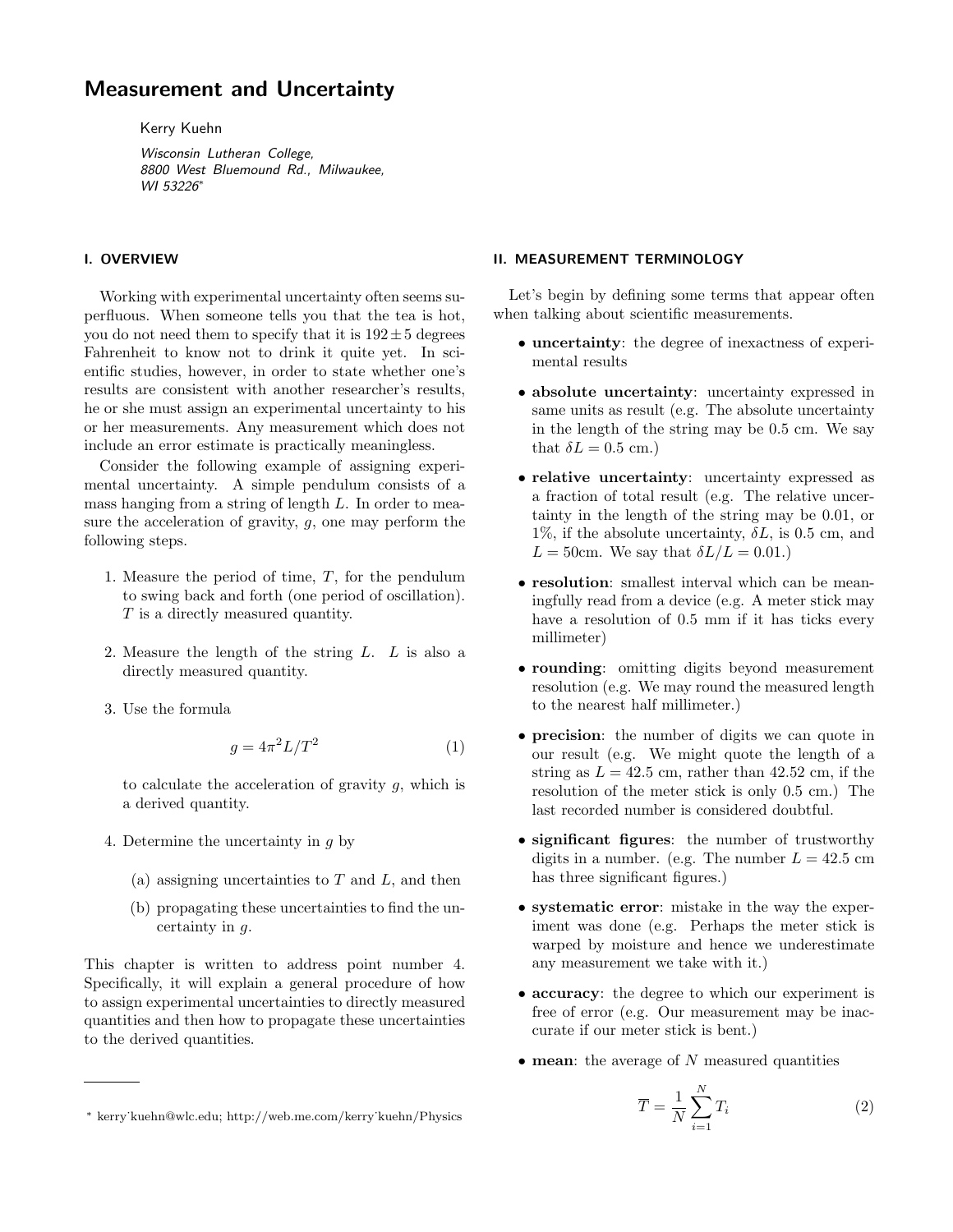• standard deviation: tells us about the average distance that any particular data point lies from the mean

$$
\sigma = \sqrt{\frac{1}{N-1} \sum_{i=1}^{N} (T_i - \overline{T})^2}
$$
 (3)

If the measurements scatter according to what is called a "normal distribution", then the probability that any measurement, for example a measurement of the period of a single oscillation,  $T$ , lies within one standard deviation of the mean value,  $\overline{T}$ , is 67% or within two standard deviations of the mean value is 95%.

• variance: the square of the standard deviation:

$$
var = \sigma^2 \tag{4}
$$

## III. COMPUTATIONS AND SIGNIFICANT FIGURES

The rightmost figure which is recorded in a result is considered to be doubtful. The following should be observed when manipulating such numbers.

• When adding or subtracting numbers, drop any figure in the sum to the right of the column containing the first doubtful figure. For example

$$
104.4 + 40.01 = 144.4
$$

• When multiplying or dividing numbers, keep one more significant figure than the smallest number of significant figures in the factors.

$$
1.111 \times 7.7 = 8.55
$$

#### IV. DIRECTLY MEASURED QUANTITIES

There are two ways of assigning experimental uncertainty to directly measured quantities.

1. **Estimation** The experimental uncertainty,  $\sigma$ , may be estimated from the resolution of the measuring apparatus. For example, the period of one oscillation of a pendulum as measured by a stopwatch might be  $T = 1.325 \pm 0.005$  cm<sup>1</sup>.

$$
\overline{\sigma} = \frac{\sigma}{\sqrt{N}}.\tag{5}
$$

2. Repeated measurement Alternatively, the uncertainty,  $\sigma$ , may itself be obtained by repeated measurements. For example, the period of one oscillation of the pendulum might be measured five times. In this case, the uncertainty is not assigned first, based on the resolution of the stopwatch. Rather, the standard deviation, defined below, serves as the experimental uncertainty.

## Example

As an example of determining uncertainty in a directly measured quantity using repeated measurement, consider five measurements of the period,  $T$ , of oscillation of a simple pendulum:

|  |                   | trial $T_i$ $(T_i - \overline{T}) (T_i - \overline{T})^2$ |
|--|-------------------|-----------------------------------------------------------|
|  | 1 1.325 0.004     | 0.000016                                                  |
|  | $2 1.303 -0.018$  | 0.000324                                                  |
|  | 3 1.331 0.010     | 0.000100                                                  |
|  | 4 1.328 0.007     | 0.000049                                                  |
|  | $5 1.318 - 0.003$ | 0.0000090                                                 |

$$
\overline{T} = 1.321 \text{s}
$$

$$
\sigma = \sqrt{\frac{0.000498s}{4}} = 0.0112s
$$

$$
\overline{\sigma} = \frac{0.01128}{\sqrt{5}} = 0.00501s
$$

 $0.0110$ 

$$
\overline{T} = 1.3210 \pm 0.005s
$$

## V. DERIVED QUANTITIES

Usually in an experiment, the quantity of interest is found by manipulating directly measured quantities according to some mathematical formula. How does one assign an uncertainty to these derived quantities? Shown in Tab.I are some straightforward rules for determining the uncertainty in derived quantities from uncertainties in directly measured quantities. For a more thorough explanation of the propagation of experimental uncertainty in derived quantities, see, for example, (?)

## Examples

1. The diameter of a circle is given as  $D = 40.1 \pm$ 0.2cm. Find both its circumference, C, and the uncertainty in the circumference,  $\delta C$ .

$$
C = \pi \times D = \pi \times 40.1 \text{cm} = 126.0 \text{cm}
$$

<sup>&</sup>lt;sup>1</sup> By measuring T N times, the uncertainty,  $\bar{\sigma}$  is reduced to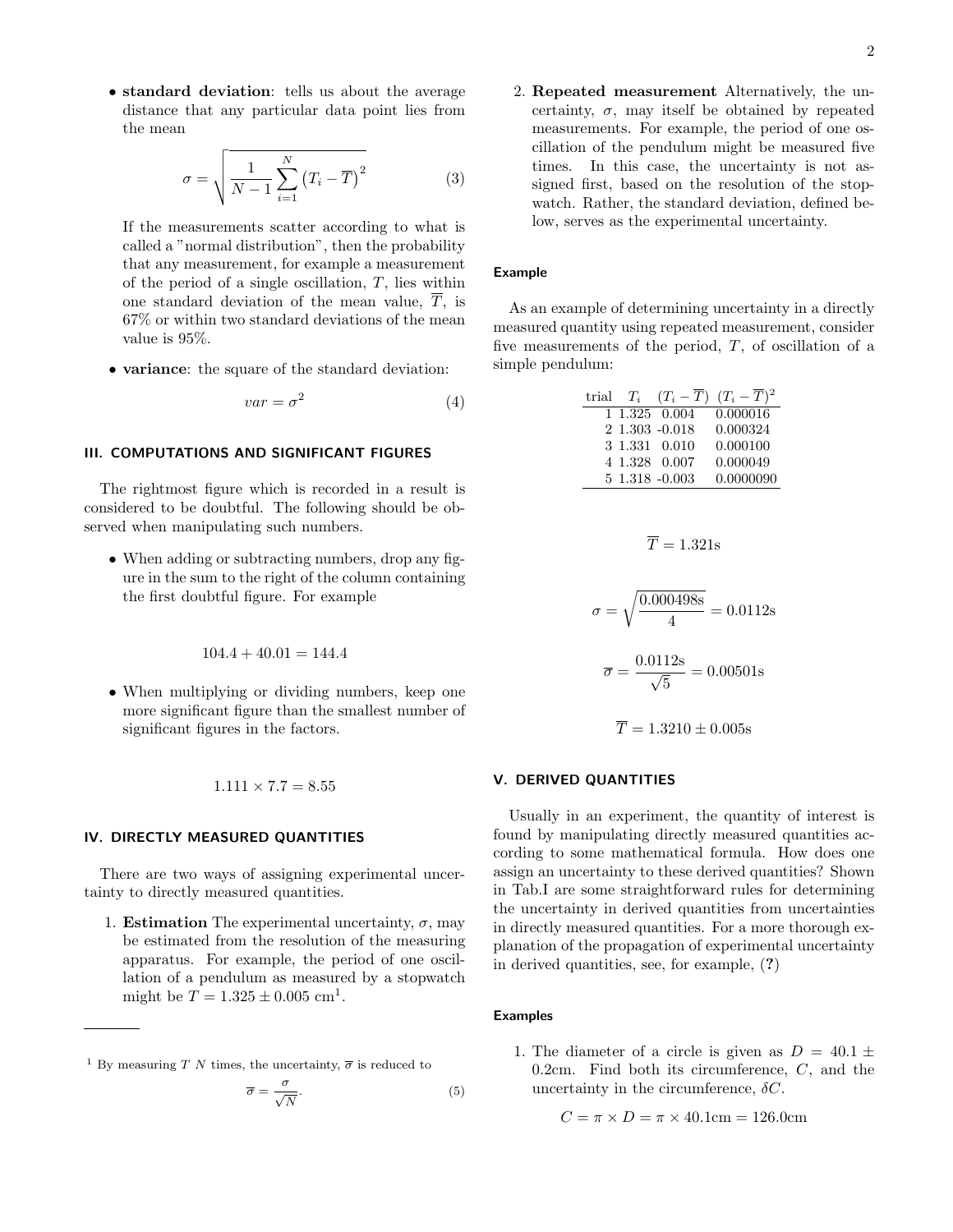| operation                                           | rule                                            |
|-----------------------------------------------------|-------------------------------------------------|
| multiplication by constant $K$ absolute uncertainty |                                                 |
| $Q = Kx$                                            | $\delta Q = K \delta x$                         |
|                                                     | relative uncertainty                            |
|                                                     | $\frac{\delta Q}{ Q } = \frac{\delta x}{ x }$   |
| raising to a power                                  | relative uncertainty                            |
| $Q = Kx^n$                                          | $\frac{\delta Q}{ Q } = n \frac{\delta x}{ x }$ |
| addition or cubtraction                             | abeoluto uncortainty                            |

 $\sqrt{(\delta x)^2 + (\delta y)^2 + \ldots}$ 

|  |  | TABLE I Rules for uncertainty propagation. |
|--|--|--------------------------------------------|
|  |  |                                            |

The operation we use to compute the absolute uncertainty in circumference is multiplication by a constant with  $K = \pi$ .

addition or subtraction  $Q = x \pm y \pm \ldots$ 

multiplication or division relative uncertainty

arbitrary function relative uncertainty

 $\delta Q$  $\frac{\delta Q}{|Q|} =$ 

 $\delta Q =$ 

 $\sqrt{a}$  $\delta x$ x  $)^{2} +$  $\left(\frac{\delta y}{y}\right)$  $\setminus^2$  $+\left(\frac{\delta u}{u}\right)$ 

 $\frac{|df|}{|dx|}$   $\delta x$ 

 $Q = \frac{xy...}{u...}$ 

 $Q = f(x)$ 

$$
\delta C = \pi \times \delta D = \pi (0.2 \text{cm}) = 0.63 \text{cm}
$$

Since the circumference has only one significant figure to the right of the decimal, we can round this to

$$
\delta C = 0.6 \text{cm}.
$$

We can also compute the relative uncertainty

$$
\frac{\delta C}{C} = \frac{\delta D}{D} = \frac{0.2 \text{cm}}{40.1 \text{cm}} = 0.0050 = 0.50\%.
$$

From the relative uncertainty we can compute the absolute uncertainty

$$
\delta C = 0.0050 \times 126.0 \text{cm} = 0.63 \simeq 0.6 \text{cm}.
$$

Notice that this gives the same result as our previous calculation of the absolute uncertainty.

2. Find the area, and the uncertainty in the area, of the circle from the previous example.

$$
A = \frac{\pi}{4} \times D^2 = \frac{\pi}{4} \times (40.1 \text{cm})^2 = 1263 \text{cm}^2
$$

The operation we use to compute the relative uncertainty is raising to a power with  $n = 2$ .

$$
\frac{\delta A}{A} = 2 \times \frac{\delta D}{D} = 2 \times \frac{0.2 \text{cm}}{40.1 \text{cm}} = 2 \times 0.010.
$$

From the relative uncertainty in A we may compute the absolute uncertainty

 $)^{2} + \ldots$ 

$$
\delta A = 0.020 \times 1263 \text{cm}^2 = 25.26 \text{cm}^2 \simeq 25 \text{cm}^2.
$$

3. The length and width of a rectangle are given as  $L = 85.0 \pm 0.2$ cm and  $W = 29.5 \pm 0.2$ cm. Find the perimeter  $P$  and the uncertainty  $\delta P$ .

$$
P = 2(L+W) = 2(85.0 \text{cm} + 29.5 \text{cm}) = 229.0 \text{cm}.
$$

The operations used to compute the uncertainty in perimeter are addition and multiplication by a *constant.* First, we find the uncertainty in  $(L +$ W)using the addition rule.

$$
\delta(L+W) = \sqrt{(\delta L)^2 + (\delta W)^2} = \sqrt{(0.2 \text{cm})^2 + (0.2 \text{cm})^2} = 0.28 \text{cm}.
$$

Then we may find the uncertainty in the perimeter using the multiplication by a constant rule with  $K = 2$ .

 $\delta P = 2 \times \delta (L + W) = 2 \times 0.28$ cm = 0.56cm  $\simeq$  0.6cm.

4. Find the area, and the uncertainty in the area, of the rectangle from the previous example.

$$
A = L \times W = 85.0
$$
cm  $\times$  29.5cm  $= 2508$ cm<sup>2</sup>.